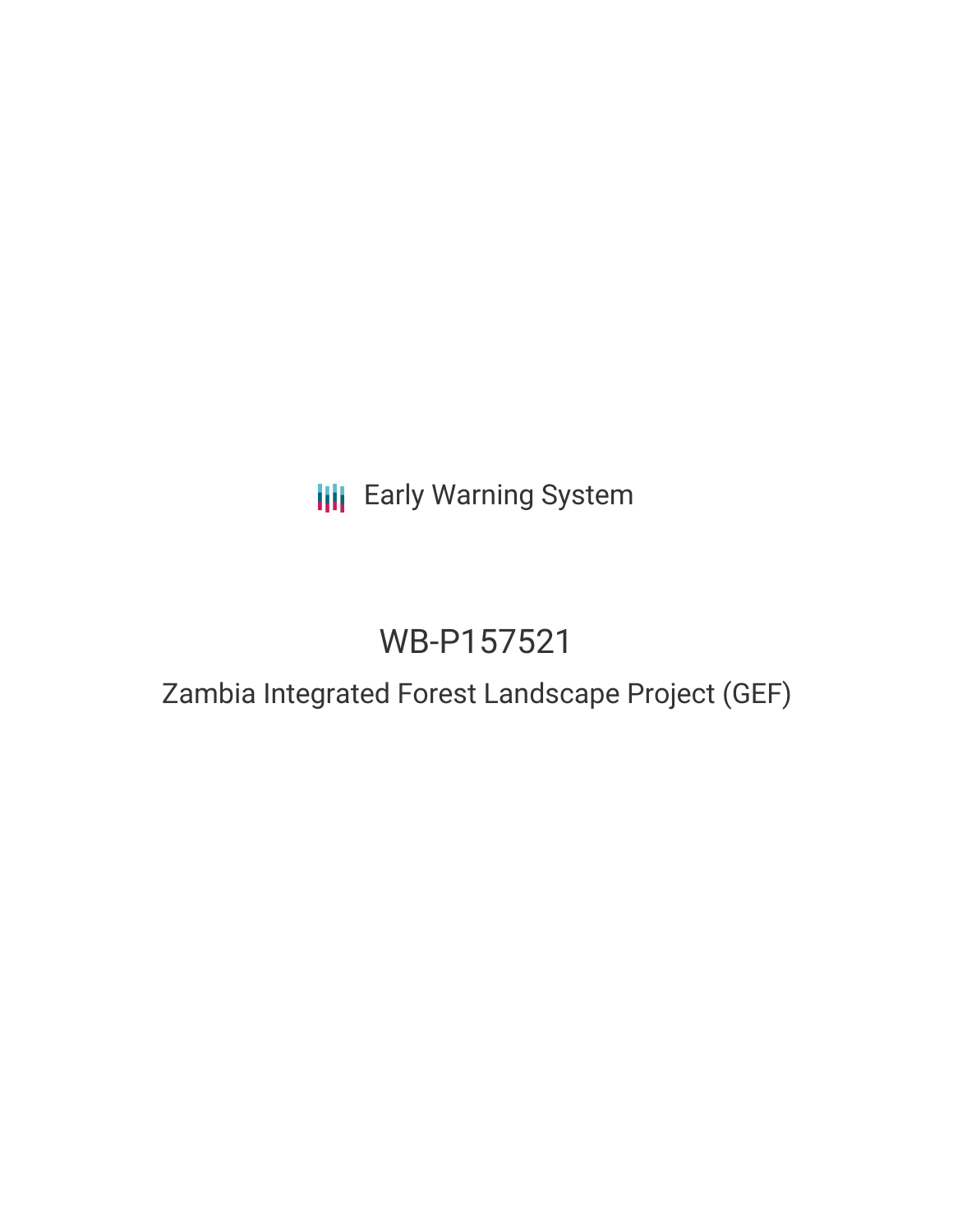

#### **Quick Facts**

| Zambia                                            |
|---------------------------------------------------|
| World Bank (WB)                                   |
| Active                                            |
| B                                                 |
| 2017-05-04                                        |
| <b>GOVERNMENT OF ZAMBIA</b>                       |
| Agriculture and Forestry, Climate and Environment |
| $$8.25$ million                                   |
|                                                   |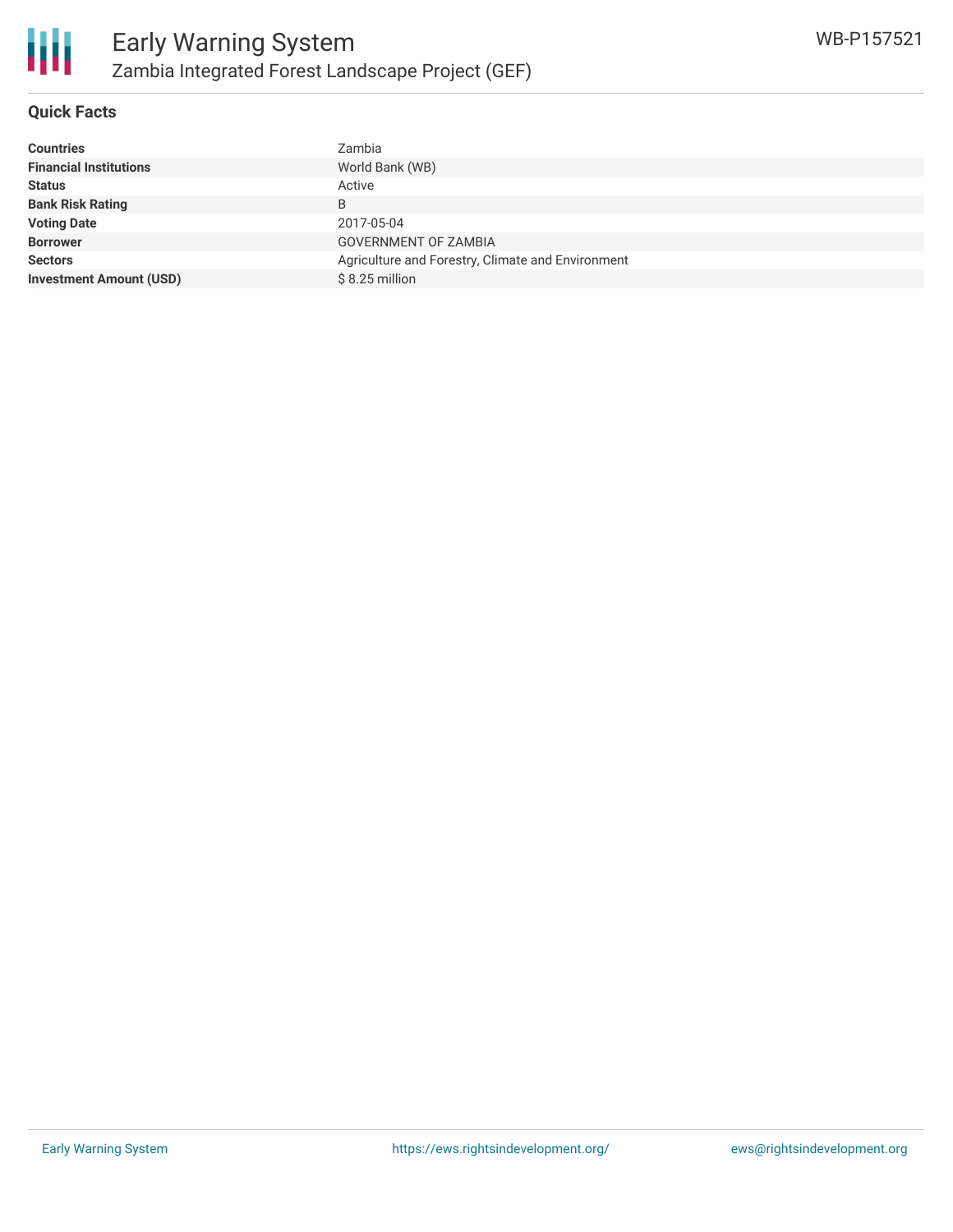

## **Project Description**

The Project Development Objective is to improve rural livelihoods in the Eastern Province of Zambia by improving the management of carbon, forestry, wildlife, and agricultural resources while simultaneously reducing greenhouse gas emissions associated with land use.

The four major pillars include Greenhouse Gas Mitigation, Rural Livelihood Improvement, Wildlife Conservation and Institutional strengthening.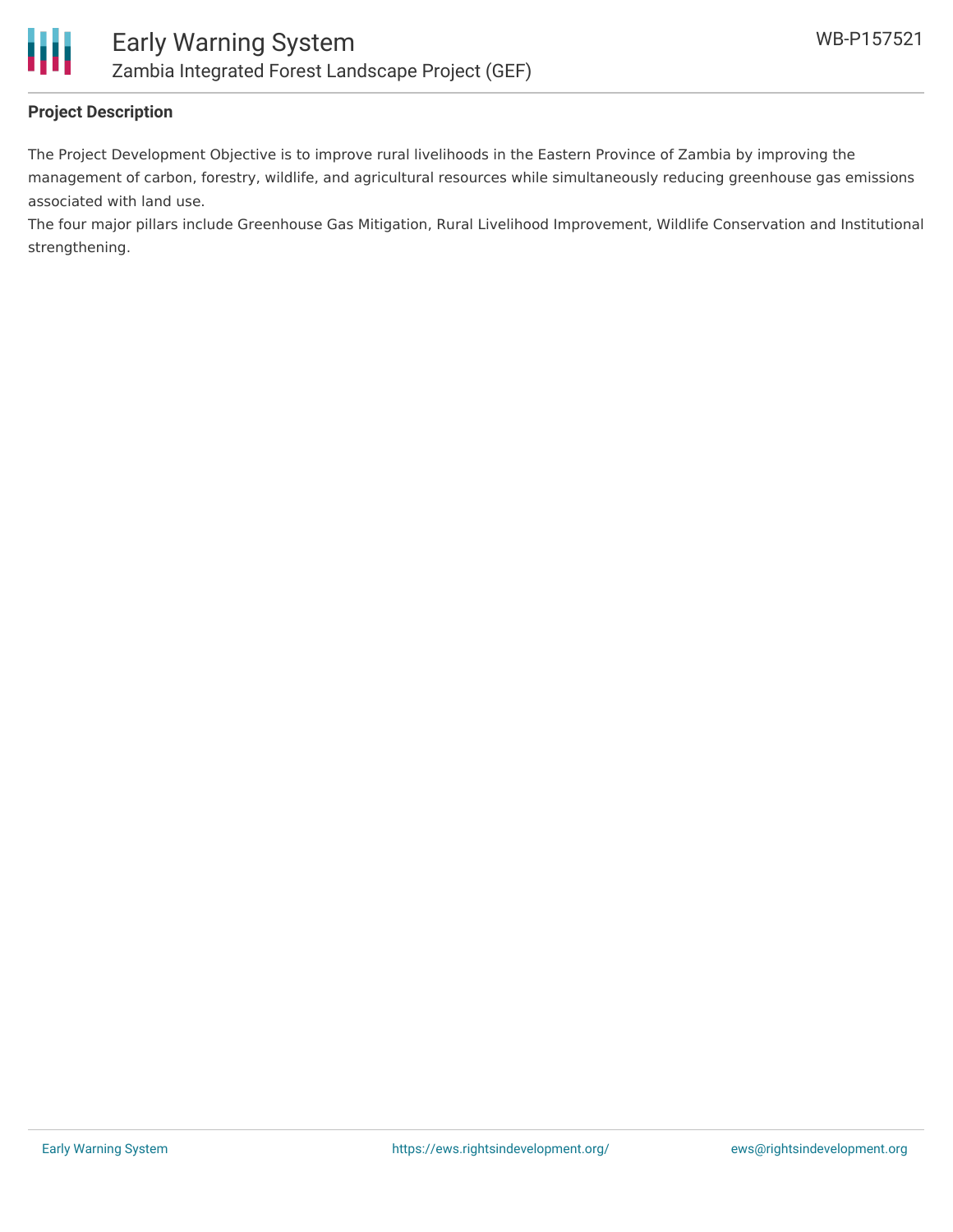

## **Investment Description**

World Bank (WB)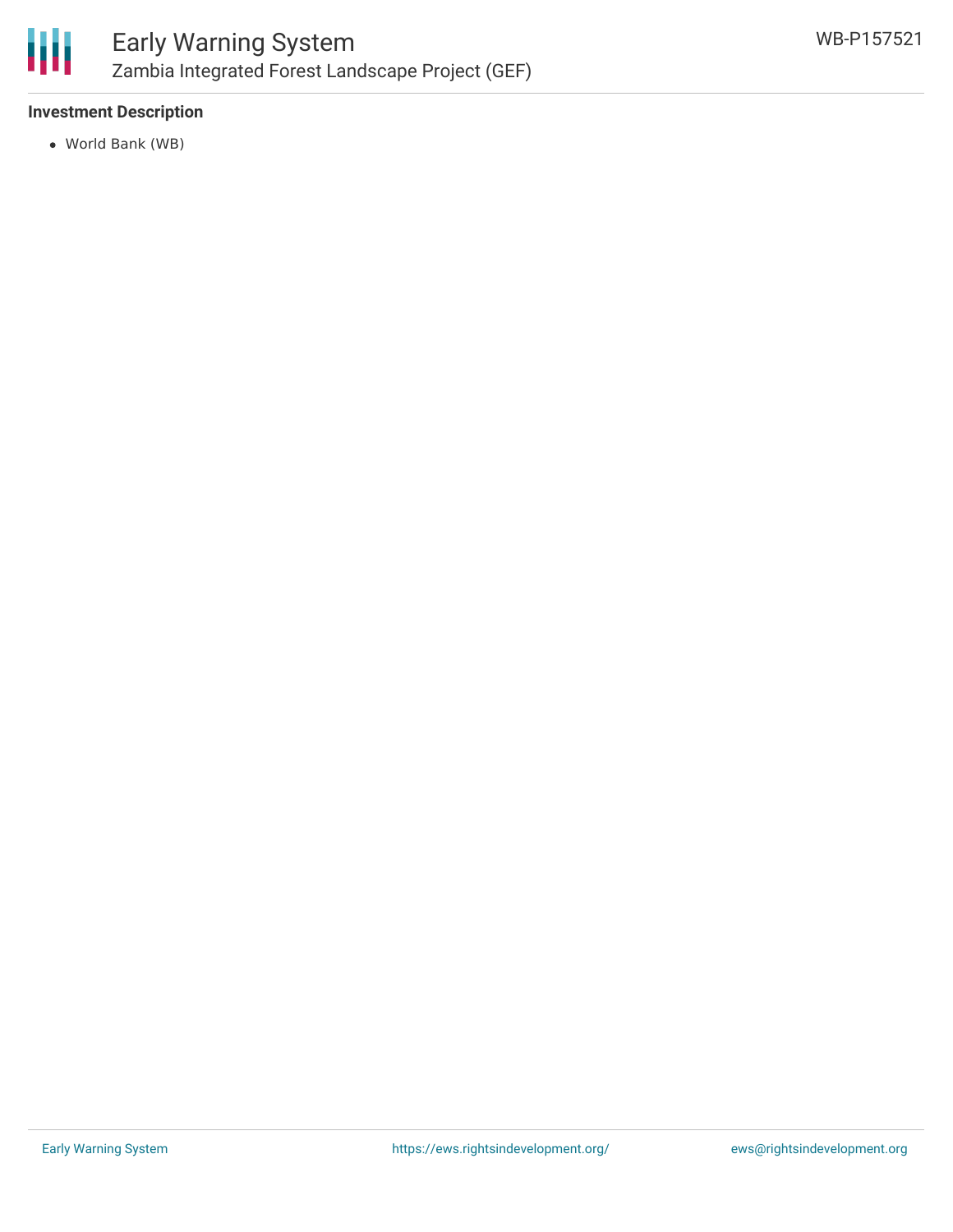

## **Contact Information**

Borrower/Client/Recipient Name: Ministry of Finance Contact: Ronald Simwinga Title: Dr. Email: ronaldsimwinga@mofnphq.com

Implementing Agencies Name: Interim Climate Change Secretariat Contact: David Kaluba Title: Director Email: davidkaluba@znccs.org.zm

#### ACCOUNTABILITY MECHANISM OF WORLD BANK

The World Bank Inspection Panel is the independent complaint mechanism and fact-finding body for people who believe they are likely to be, or have been, adversely affected by a World Bank-financed project. If you submit a complaint to the Inspection Panel, they may investigate to assess whether the World Bank is following its own policies and procedures for preventing harm to people or the environment. You can contact the Inspection Panel or submit a complaint by emailing ipanel@worldbank.org. You can learn more about the Inspection Panel and how to file a complaint at: http://ewebapps.worldbank.org/apps/ip/Pages/Home.aspx.